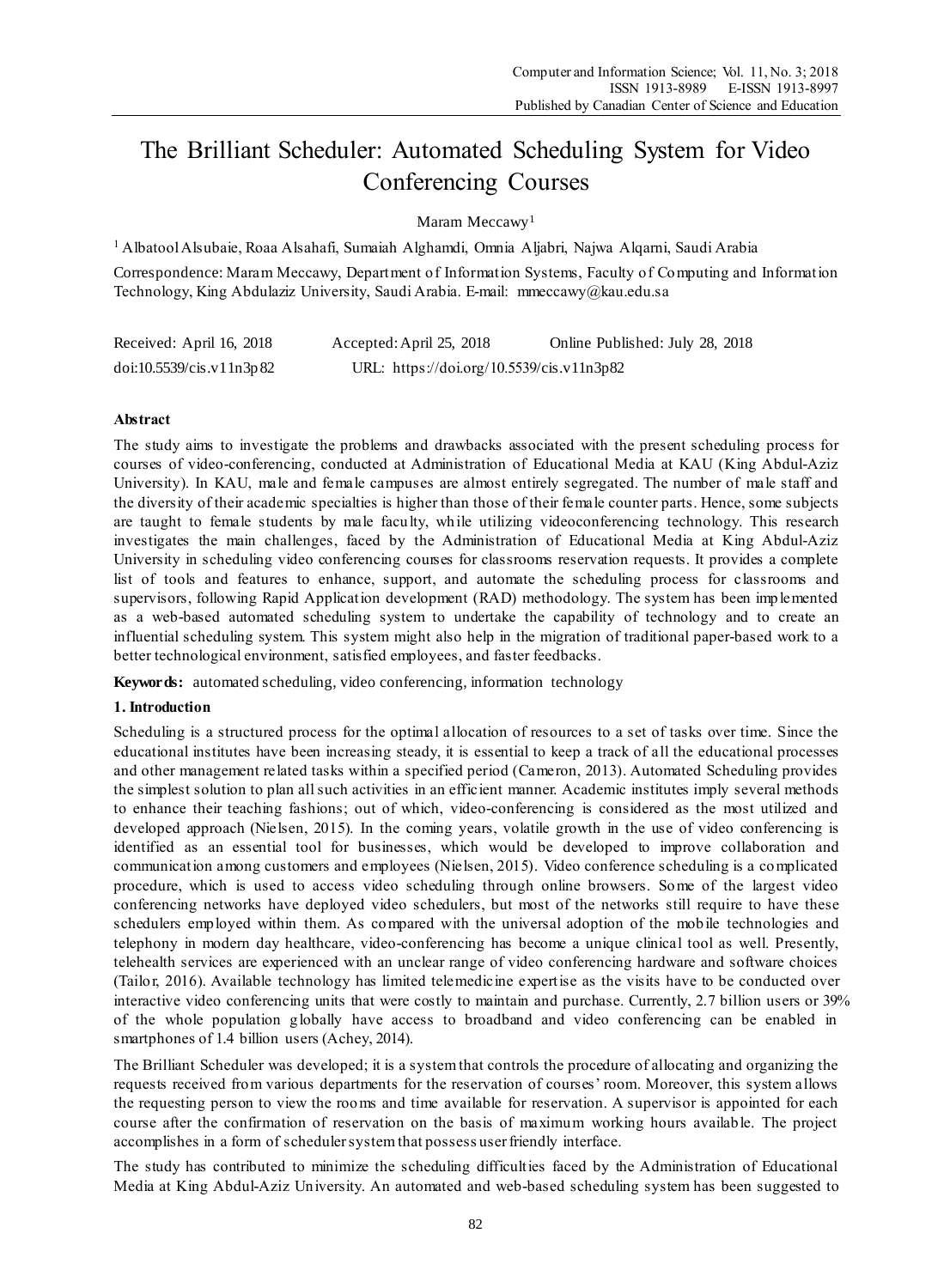ease the classrooms and to supervise scheduling procedure. Moreover, findings have proved the worth of the proposed system, as it provides efficient services with enhancement and flexibility. The scheduling process that is implemented currently consumes more time and efforts. BS system is expected to overcome the drawbacks in the current scheduling system, as it is an automated process providing the users with direct feedback.

Brilliant Scheduler works as an integrated functional system that facilitates the development of new features within the specified boundaries. However, there is a need to implement other secondary functions to achieve the desired goal. The addition of exam coordinator with its specified functions and interfaces is recommended. When any availability is detected, there should be automatic scheduling for the users in the waiting list. Moreover, the feature of editing the information should be provided for the users of registered list, as well as users of the waiting list. It would be helpful, if automated updates are received for all the reservations before the start of each semester. Moreover, the addition of a table illustrating weekly available rooms for the admin is recommended.

#### **2. Related Works**

In a broader aspect, the users tend to involve in video conference calls, in which each user can simultaneously view the video fromeach other and can also hear blended audio. More aspects of the network can be managed by the users to control the network activities from a central site. The software companies are trying to investigate the process of transferring telephone calls along with automated video conferencing courses. The researchers have approached to solve the scheduling problems with the application of different tools and techniques. The review on the research of automation in regards of construction scheduling from 1985-2014 was proposed by Fiarni et al. (2015). The study discussed certain aspects of scheduling and its differential approaches; like knowledge-based approaches, genetic algorithms, expert systems, case-based reasoning, and neural networks. It also revealed certain techniques of managing any project including its schedule, cost, and quality (Fiarni, 2015).

The automated scheduling system allows users to engage employees in shifts-based systems by choosing the cheapest combination of employees. This system helps to avoid the scheduling overtime, which usually lead to decreased labor costs for any company. The automated scheduling allows the users to input any legal regulations and rules in the agreement. The automated system tends to avoid any non-compliance. A study suggested a practical method to model and enhance automated scheduling problem. The current scheduling practices with inefficient use of time, and resources may cause double assigning and cancellation of presentations. Therefore, the study proposed an algorithm for the automated scheduling systemthat may help to initiate optimal procedure for direct interaction with the supervisor to collect data about different functionalities (Fiarni, 2015). It is believed that the proposed system is accurate in handling data that would help in yielding reliable record with increased efficiency. Another study proposed the heuristic method for the automated scheduling system that was easy to use and flexible with low cost (Cameron, 2013). Despite the success of the study related to heuristics, there is currently no such system that discuss design choices and the critical issues involved in the process of developing such approaches. The study has aimed to minimize the gap by suggesting taxonomy and providing guidelines for design of hyper-heuristics in production scheduling for the interested researchers and practitioners (Branke, 2016).

A code system was required that can automatically generate activities and calculate quantities to improve the efficiency of initial scheduling. It was indicated in a study after validation, that the proposed automated system can improve the productivity in initial scheduling (Kim, 2016). This automated system may free the schedule engineers from the rudimentary tasks, allowing them more time to focus on the schedule control. Besides this aspect, it was revealed that a baseline video is retrieved to detect an error during execution of the script, which involves second plurality from a successful execution of the script (Cai, 2016). The improvement of current manual scheduling process depends on the automated shift scheduling system by reducing the time spent and improving the quality of schedule. The shift-base scheduling needs can be embraced by the automated tools and benefit the residency programs (Perelstein, 2016).

DEEP-South /scheduling and Data Reduction System (DS SDS) is proposed as an automated scheduling, data reduction, and analysis software subsystem that enable to observe the planning, data reduction, and analysis with minimum human intervention (Yim, 2015). Moreover, Monterey Bay Aquarium Research Institute developed an automated visual detection systemto address the problem of analyzing cabled observatory video. Overall design of the systemdevelopment to process video data has been introduced, which enabled science users to analyze the proposed results (Cline, 2015).

#### *2.1 Proposed Model*

Two solutions have been introduced before the generation of Brilliant Scheduler. Firstly, the capabilities of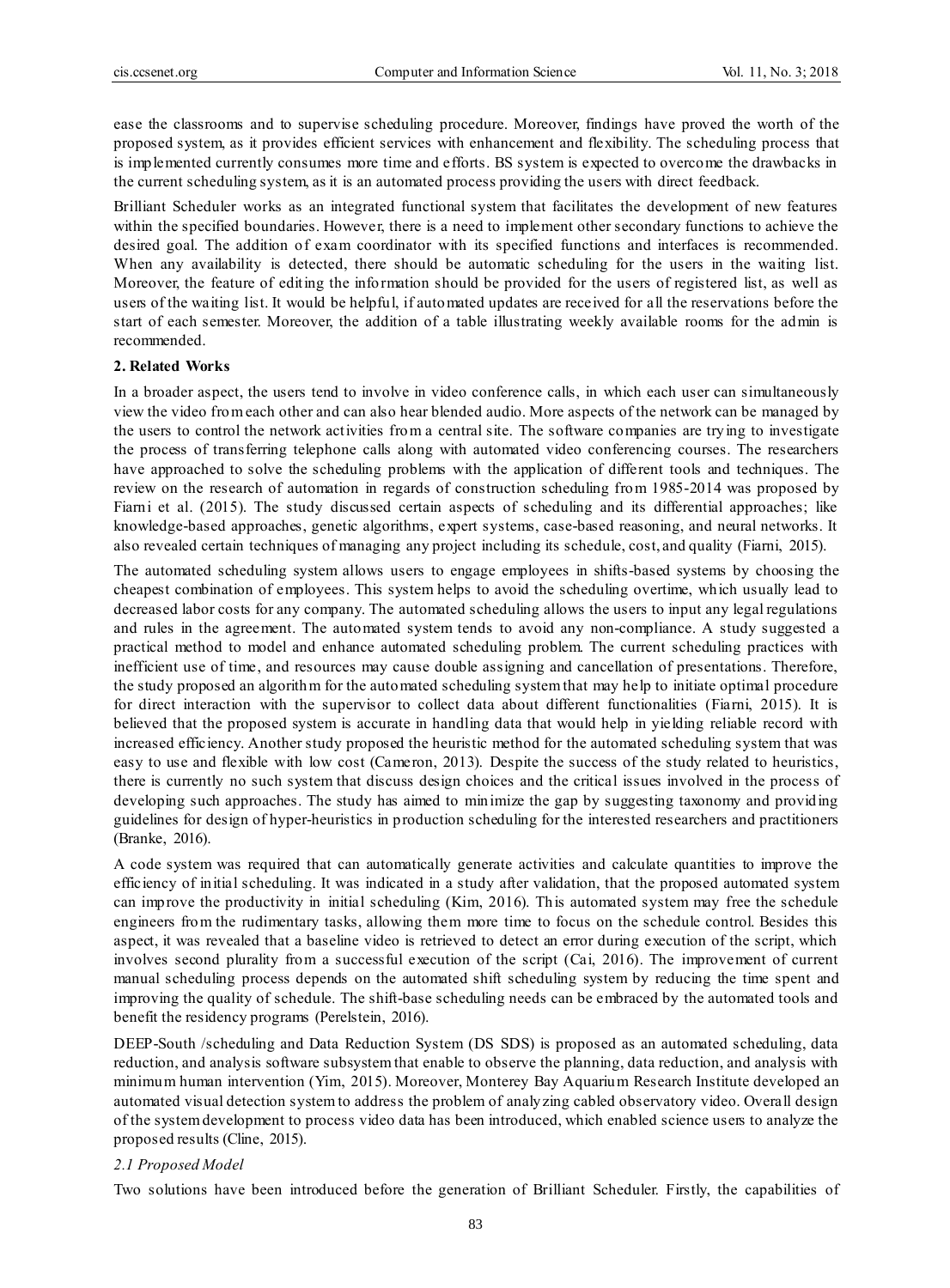google drive have been used for building up the system and linking it with an external database. This idea was introduced by the target users at the Administration of Educational Media, which facilitated its association with the university system. The limited offering by Google Drive results from devoted efforts towards a specific approach that indicates inefficiency of solution. Secondly, the Apache web server has been used for implementation of Brilliant Scheduler. This approach uses standard SQL language to render better environment and unlimited capabilities. Moreover, the implementation of Apache web server is associated with MySQL database. Therefore, for providing best environment to the Brilliant Scheduler system, the Windows Apache MySQL Php (WAMP) has been chosen. The Brilliant Scheduler system can be explained more appropriately if its subsystems are explained (Table 1).

|  |  | Table 1. Subsystems of Brilliant Scheduler System |  |
|--|--|---------------------------------------------------|--|
|  |  |                                                   |  |

| Subsystems                                        |             |                                                                                                                                                                                                         |  |  |
|---------------------------------------------------|-------------|---------------------------------------------------------------------------------------------------------------------------------------------------------------------------------------------------------|--|--|
| Accounts<br>subsystems                            | management  | Management of entire accounts operations is carried out in this<br>subsystem. These operations include authority determination, creation,<br>update and deletion of accounts in the system.             |  |  |
| Classroom<br>reservation<br>fulfillment subsystem |             | Classroom reservation process starts from the first step where academic<br>affairs employee requests a classroom in the system. It ends when the<br>classroom and supervisor are assigned successfully. |  |  |
| Exam<br>room<br>fulfillment subsystem             | reservation | Exam coordinator manages the room reservation process of exams. Exam<br>classroom and Assistant Supervisor are requested by the room reservation<br>process.                                            |  |  |
| Supervising<br>subsystem                          | management  | Manages supervising process by assigning the tasks to them and receive<br>their daily reports.                                                                                                          |  |  |
| Room<br>subsystem                                 | maintenance | Manages overall room's maintenance that contains technical issues and<br>supervisor's absence.                                                                                                          |  |  |

## **3. Methodology**

Brilliant Scheduler is based on the Rapid Application Development (RAD) technique, which is a form of an incremental model. RAD is an object-oriented programming method, and it performs well, if integrated with the object-oriented approach. RAD model uses parallel approach; therefore, it is a fast building mechanis m as compared to the traditional models. While considering the RAD model, there are two factors to be understood that include analysis and design. Understanding of a problem completely corresponds to analysis; whereas, system has performed in accordance with the objective of the design. The application used the computer as a hardware resource and connected it to the internet to log into the system. Software used for BS consists of PHP, CSS, JavaScript, and HTML. MySQL was used as the Database Management System (DBMS) with the Apache Server connection. The application was built using System Development Life Cycle (SDLC) that used six development phases; Initiation, Analysis, Design, Implementation, Testing and Maintenance, and Deployment.

The project initiation was the first phase of the development, in which problem information requirements were identified thoroughly. In the analysis phase, collected data was analyzed and requirement specifications were identified. Target users were also evaluated and the structure was built for the system requirements. Logical database was designed and developed in the design phase. In the implementation phase, database was developed for the user interface and complete coding was performed to run the system application. Functionality and usability testing were carried out in the testing phase, and finally the software was delivered in the deployment phase. Video conferencing scheduling process at KAU was mainly focused by BS. The organization and complexities of current scheduling process that manage the process on the Administration of Educational Media can be resolved by proposed system creation. Data collection approach was employed for creating BS. Ten interviews were conducted with different employees of Academic Affairs and the Administration of Educational Media at every faculty. Throughout these meetings, the major requirements were determined. Moreover, BS cardinal forms were approved. Vital challenges encountered in the presentscheduling process that were asked by each of the interviewee. The major issues found related to the current process as reported by the interviewees were:

1. To check classrooms availability at a specific time, no effective query tool was present. Therefore, manual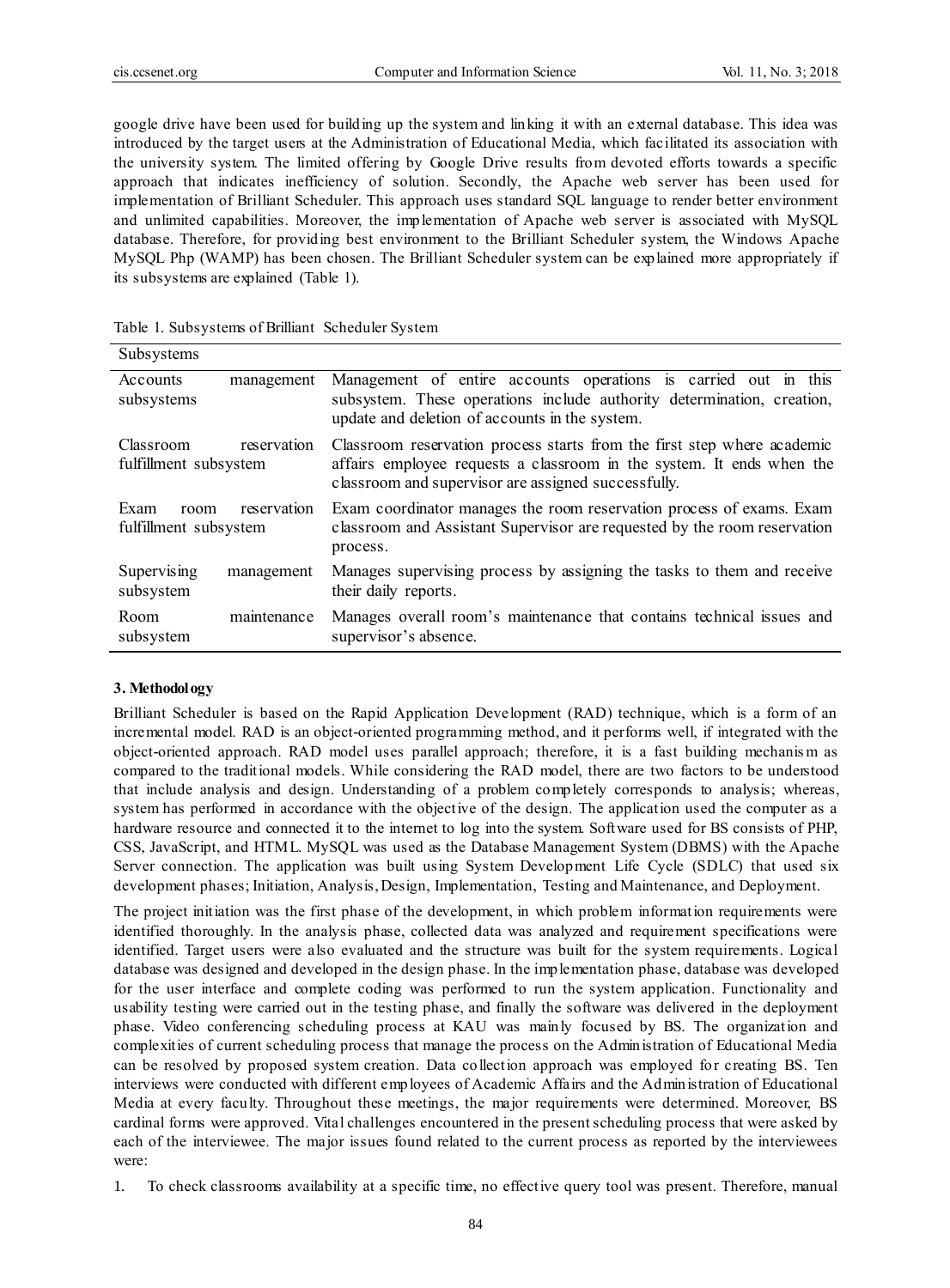working was performed for the overall weekly schedule of each classroom that results in extreme efforts and time consumption. Furthermore, building of rooms schedule at specific time (e.g. from 9:00 AM to 10:00 AM) was done manually, which was a time-consuming task.

- 2. To generate main reports for administration, the main issue faced by the reports organizer with the current process was to gather all the required data.
- 3. Educational affairs employees fromdifferent faculties were facing problems related to send their request of courses' classrooms reservation, no quick request feedback, no way to review the current requests information, canceling or editing their requests.

Admin home page has the main menu that includes all admin functions (Fig. 1). User's page shows information about users; from this page, the admin can add new user, delete or update (Fig. 2). Daily reports are listed for supervisors; the admin can choose any report for supervisor by checkboxes, then can print or delete it (Fig. 3).

| جامعة الملك عبدالعزيز<br>g,<br>KING ABDULAZIZ UNIVERSITY | المجدول الذكم<br>Brilliant Scheduler |
|----------------------------------------------------------|--------------------------------------|
| مرحبا امنيه عبدالله الجابري <mark>،</mark> تسجيل الخروج  | القائمه الرئيسيه                     |
|                                                          | المستخدمين                           |
|                                                          | المواد المسجله                       |
|                                                          | قائمة الإنتظار                       |
|                                                          | التقارير                             |
|                                                          |                                      |
| brillantscheduler                                        | version $: 1.0.0$                    |

# Figure 1. Admin Interface

| مرحبا امنيه عبدالله الجابري   تسجيل الخروج | التقارير       |          | قائمة الأنتظار<br>المواد المسجله |                  | القائمه الرئيسيه<br>المستخدمين |                                |
|--------------------------------------------|----------------|----------|----------------------------------|------------------|--------------------------------|--------------------------------|
|                                            |                |          |                                  |                  |                                | القالمة ا لرليسيه > المستخدمين |
|                                            | المسمى الوظيفي | الكليه   | رقع الهاتف                       | البريد الإكثروني | الاسم                          | رقم المستخدم                   |
|                                            |                |          |                                  |                  |                                | □                              |
|                                            |                |          |                                  |                  |                                | □                              |
|                                            | anga kut       | anga sur | anga kat                         | <b>Piga bul</b>  |                                |                                |
|                                            |                |          |                                  |                  |                                | ⊏                              |
|                                            |                |          |                                  |                  |                                |                                |

Figure 2. Admin Users **–** Page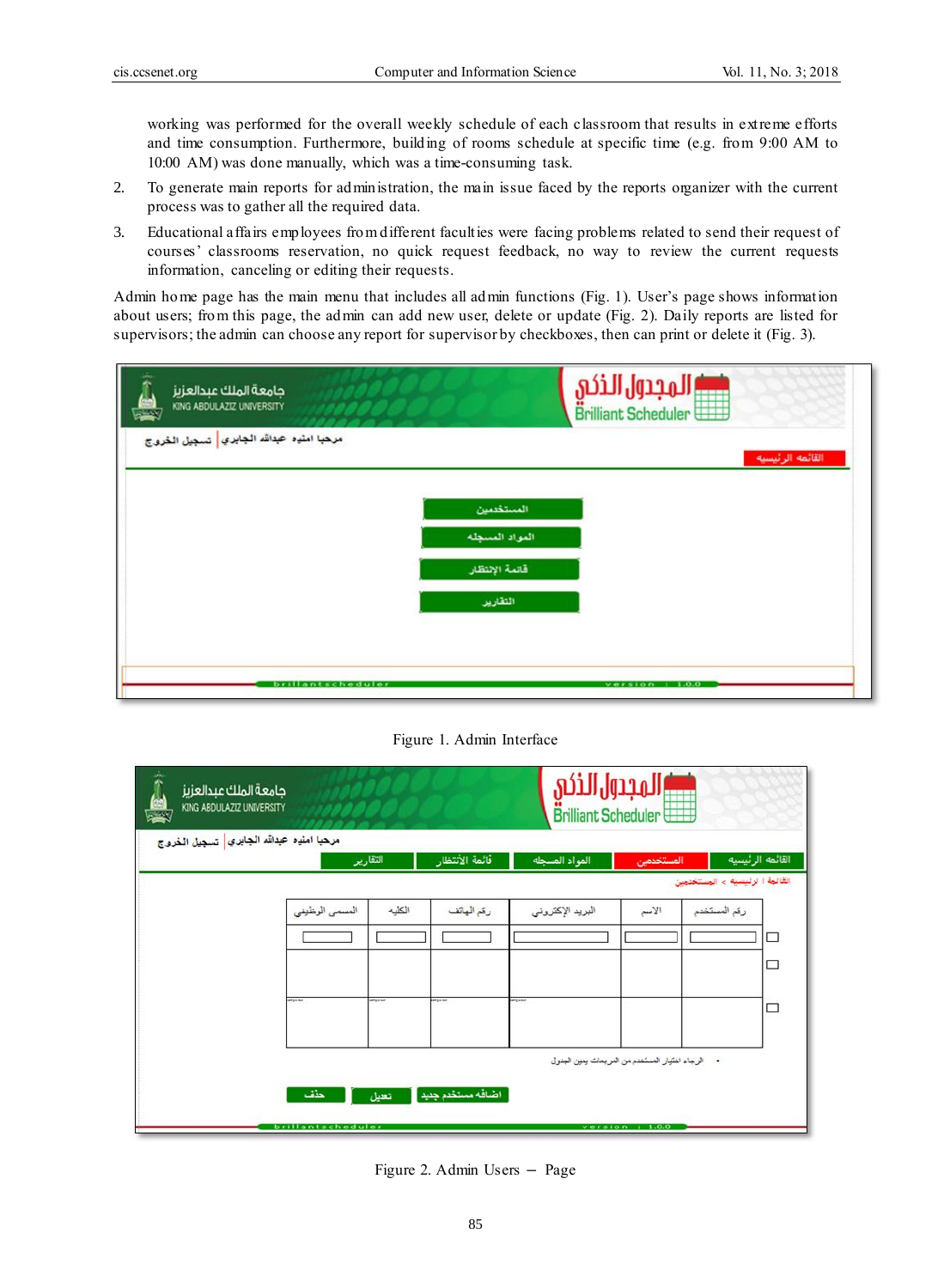

Figure 3. Supervisor Daily Reports

## **4. Results**

An environment was set up that used PCs along with the WAMP Server to test the functionality of BS. Bugs of the system were observed during the testing phase of application to make it maintainable and reliable. If any error occurred, it was fixed immediately throughout this phase. It was important to conduct multiple tests to guarantee the performance of the system; so that all the specifications are met accurately. Functionality testing was used to evaluate the fully integrated system on the basis of system specifications and requirements. BS functionality testing was performed to check whether the functions were in accordance with the design specifications or not. Text input and application functionalities were checked during functionality testing. This form of testing in BS involved four types of users: Admin, Course Supervisor, Floor supervisor, and the Academic Affairs' employee. Some tasks were assigned to each user and it was observed that mostly all users were able to accomplish those tasks and they recommended some improvisation related to the system. However, some supervisors found it difficult to deal with the computer systems.

System's interface, design, and its ease of use were evaluated in the usability testing. Usability testing aims at eradicating any design related problems to verify its usability. This test was conducted on the same users as depicted in the functionality testing. A survey was conducted to take their feedback regarding system optimization. There was a session conducted between the target users and the BS evaluators in cooperative evolution. The key usability testing parameters (Davis Associates, 2015) that have been calculated include:

- Efficiency: How many errors? How many steps? For the attainment of goal.
- Effectiveness: Can the user achieve the desired goals without assistance?
- Emotional responses:What does the participant think of the BS system?

To attain the qualitative responses from the target users, usability and interface testing was carried out. Questionnaire was made by the BS team and the statistics generated by its questions are listed below (Table 2).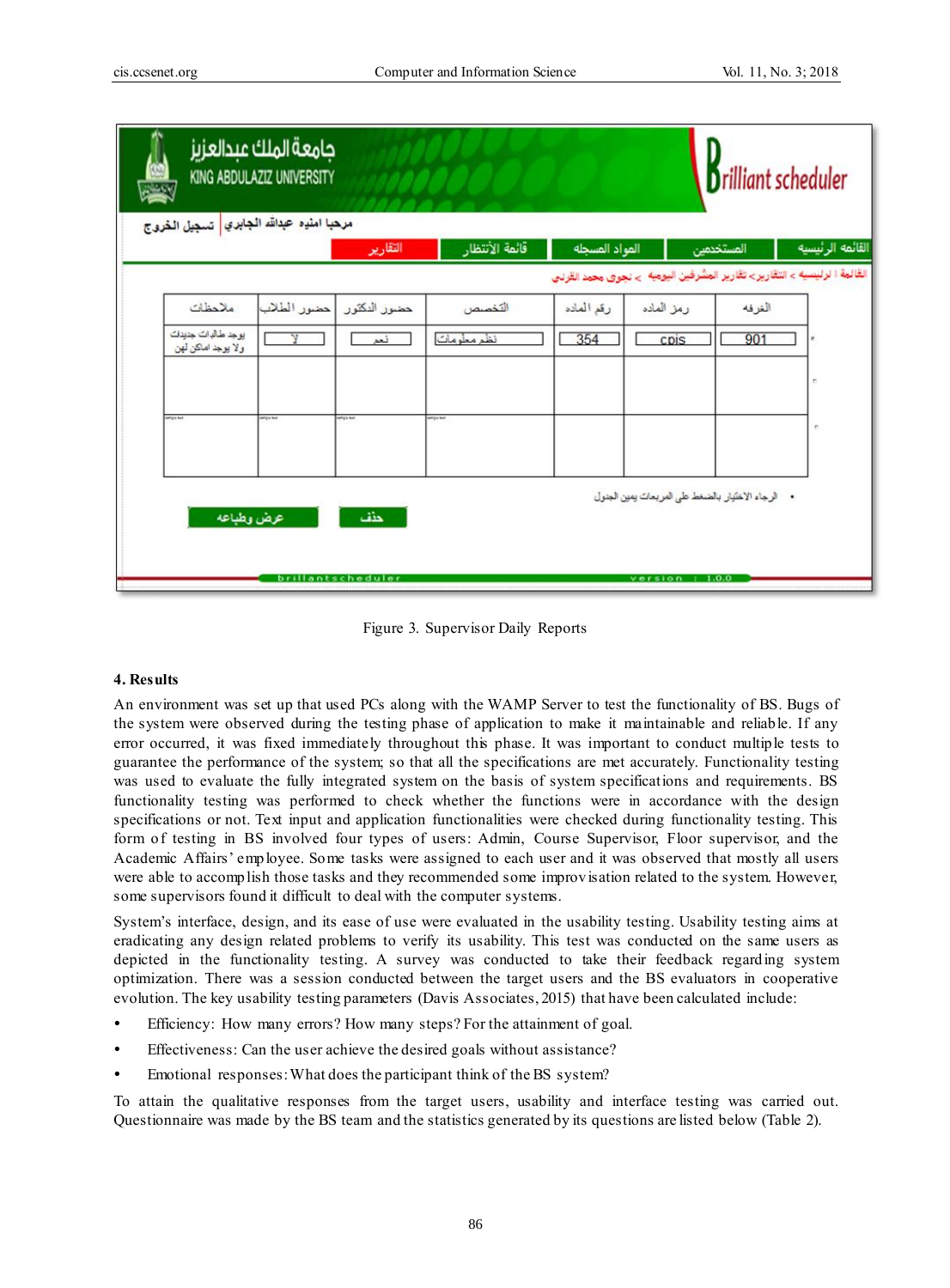|                                                                                                       | Strongly<br>Disagree | Disagree | Neither Disagree<br>nor agree | Agree | Strongly<br>Agree |
|-------------------------------------------------------------------------------------------------------|----------------------|----------|-------------------------------|-------|-------------------|
| The organization of<br>information on the<br>system screen was<br>clear                               | $0\%$                | $0\%$    | $0\%$                         | $0\%$ | 100%              |
| I found the various<br>functions<br>the<br>$\sin$<br>system were well<br>integrated                   | $0\%$                | $0\%$    | $0\%$                         | 25%   | 75%               |
| Main navigation is<br>easily identifiable                                                             | $0\%$                | $0\%$    | $0\%$                         | $0\%$ | 100%              |
| I think that I would<br>need the support of<br>a technical person<br>to be able to use this<br>system | 75%                  | $0\%$    | $0\%$                         | 25%   | $0\%$             |
| Links are consistent<br>and easy to identify                                                          | $0\%$                | $0\%$    | 25%                           | $0\%$ | 75%               |

#### Table 2. Statistics obtained through questionnaire

#### **5. Discussion**

The process of automating the development of construction schedules has exciting topic for the investigators around the world for several decades (Faghihi, 2015). Through functionality, usability, and interface tests; Brilliant Scheduler has been evaluated by direct involvement of target users. The target users (administrators, course supervisors, floor supervisors, and academic affairs) were involved to collect the data and analyze it through cooperative observational method used for system evolution. It was observed from the feedbacks that the functions previously implemented by Administration of Educational Media manually, performed more efficiently with the BS. However, some functions were highlighted by the users that must be integrated.

The study proposed that integrating the system's database with university database is important to get better involvement of comprehensive list of user's information and courses. The expansion of system usage for other faculty departments to schedule laboratories and classrooms was also recommended. A mobile application has been suggested for the Brilliant Scheduler system. Redesigning the room boxes to represent the capacity with its number should be noted so that the user can select the required capacity to check the room for displaying the system.

Initially the idea of the Brilliant Scheduler project was derived as a result of critical challenge faced by the Administration of Educational Media at KAU. The idea is now capable to be used as an automated Web-based scheduling system. The main focus of the Brilliant Scheduler system is to work with the common standards for the scheduling system with decreased time and efforts. This system is segmented by allotting each registered course with a classroom and a supervisor. Moreover, it was concluded that the establishment of Brilliant Scheduler system was not an easy task. The current un-automated scheduling process of video-conferencing is complicated, which requires time and efforts. This study proposed such techniques that would allow better understanding of the scheduling process. Therefore, it introduced developed and comprehensive solution, which has focused on the automated course scheduling process. A unified e-portal was presented by the Brilliant Scheduler that facilitates the users to deliver the requests for the reservation of classrooms required for the video-conferencing course. This system has the ability to provide instant feedback about the reservation by checking the availability automatically. Furthermore, the system can also appoint a supervisor for each reserved course. The supervisor is capable to log into the Brilliant Scheduler to assess the assigned tasks. Before the introduction of the Brilliant Scheduler, Google Drive was used for building the system and linking it to the external database. The drawback of Google Drive was that it presented inefficient solution and restricted the Google Drive offers. It is concluded that for the establishment of better work environment, the hidden capabilities and benefits of the proposed technology must be considered. A non-standardized E-system engages